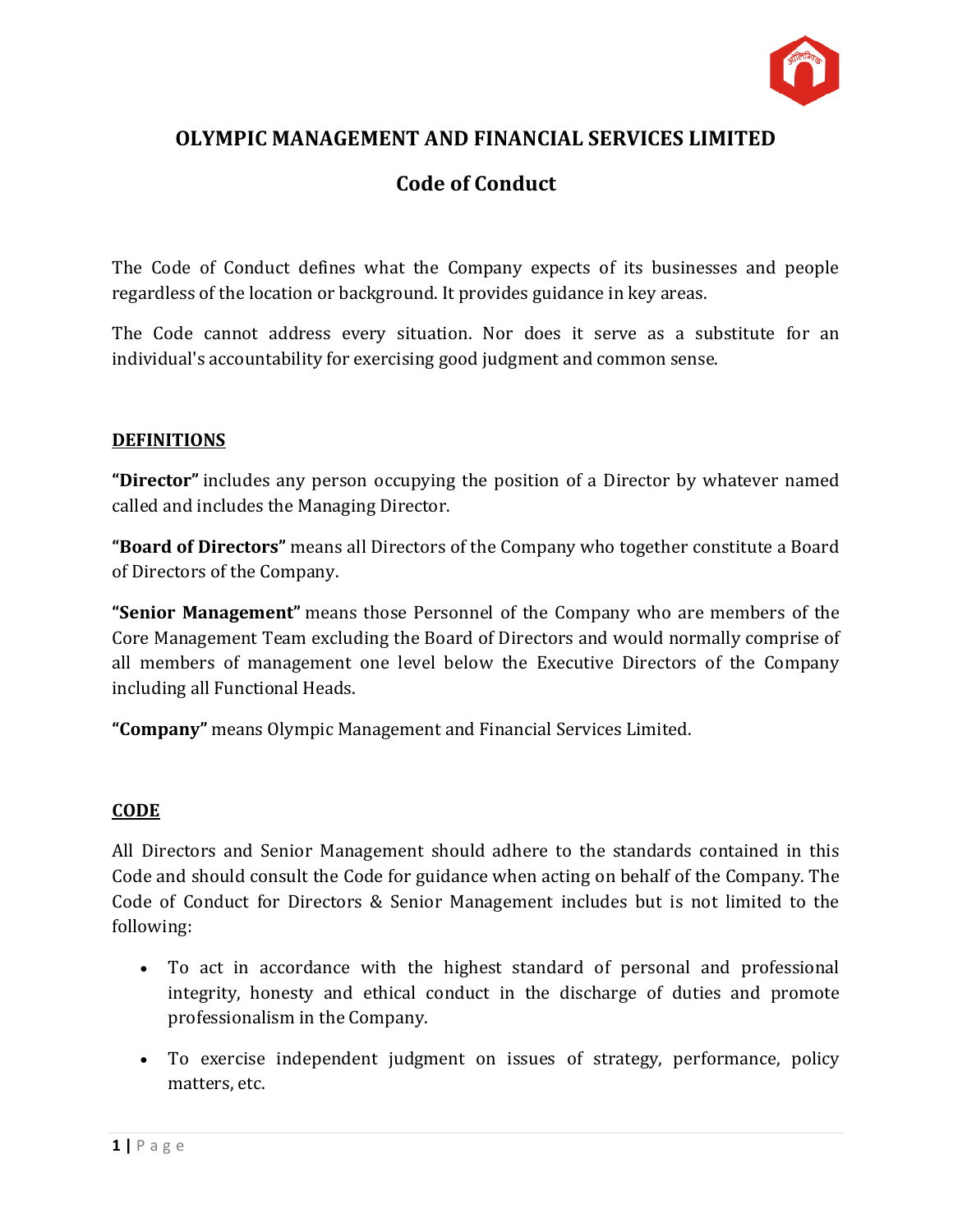

- To avoid and disclose actual and apparent conflicts of personal interest with interest of the Company and to disclose all contractual interest, whether directly or indirectly, with the Company.
- To inform the Company immediately about emergence of any situation that may disqualify him / her from Directorship.
- To maintain confidentiality of the Company's business.
- To observe the "Code of Conduct for dealing in Equity Shares and other securities of the Company" framed under the SEBI (Insider Trading) (Amendment) Regulation, 2001.
- Not to accept any offer, payment or anything of value from customers, vendors, consultants, etc. that is perceived as intended, directly or indirectly, to influence any business decision.
- Not to hold any office or place of profit in the Company by himself or by his / her relatives without full disclosure of information in connection therewith.
- Not to divert to his / her own advantage any business opportunity that the Company is in pursuit.
- Not to compete, whether directly or indirectly, with the Company.
- Not to charge personal expenses to the Company.
- If the Director discloses his interest, direct or indirect, in other companies or entities (either as Director, Shareholder or Otherwise) under Section 184 of the Companies Act, 2013, that will be deemed to be sufficient compliance with this Code.
- Not to offer or give any company funds or property as donation to any government agencies or their representatives in order to obtain any favor from them.
- To use reasonable care & skill in the discharge of duties and responsibilities and exercise of powers for the benefit & prosperity of the Company.
- Not to make investment in any customer, supplier or competitor of the Company such that it may compromise on his / her responsibilities to the Company and any such investment would be with prior and full disclosure of the Company.
- To provide equal opportunities to all its employees and all qualified applicants for employment without regard to their race, cast, religion, age, gender and color.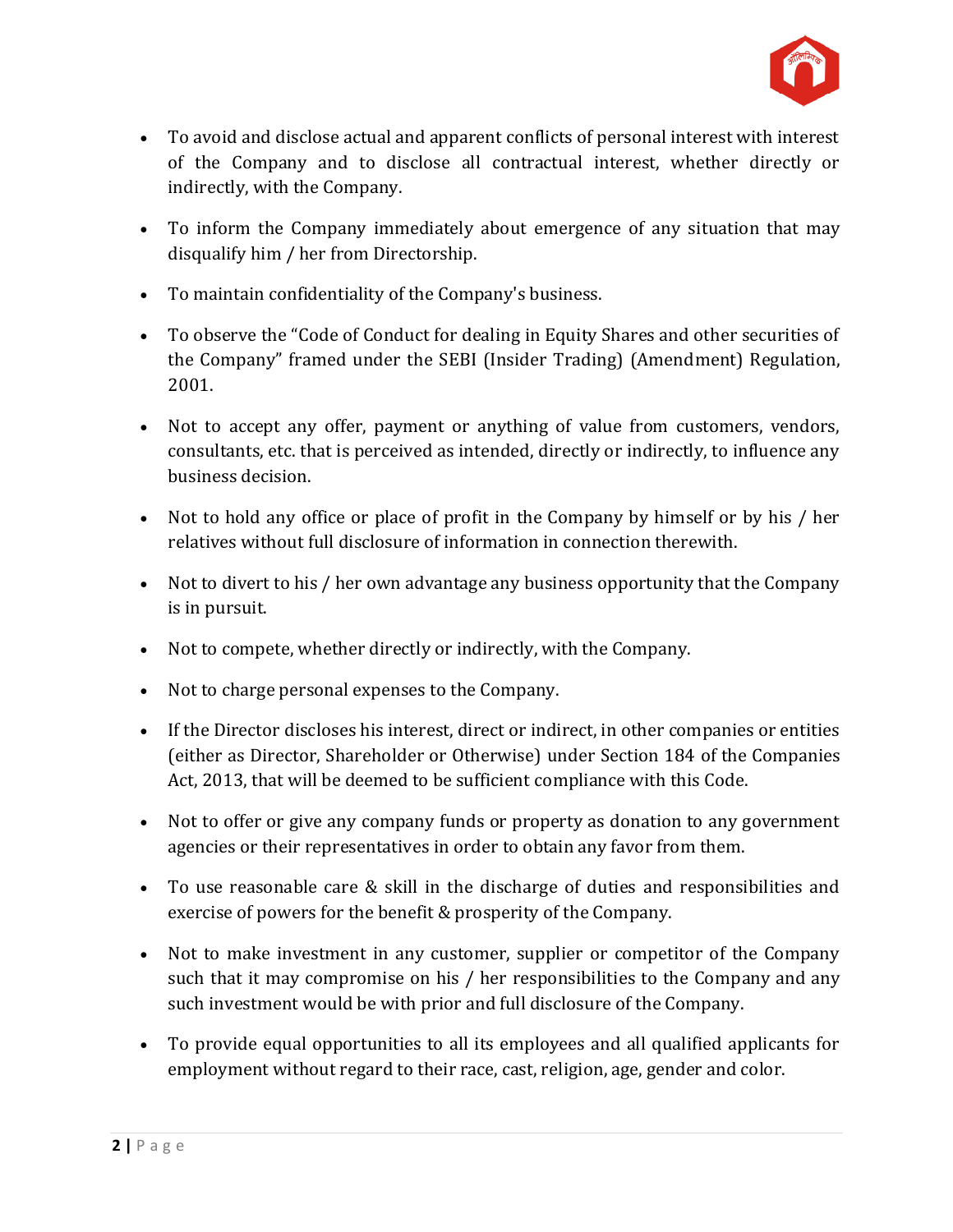

 To enhance the shareholder value, and comply with all regulations and laws that govern shareholders rights.

### **The Senior Management has additional responsibilities under the Code. They are:**

- Promote compliance and ethics by example in other words, show with their behavior what it means to act with integrity;
- Make sure that those who report to them understand the Code's requirements and have the resources to meet them;
- Monitor compliance and ethics of the people they supervise;
- Use reasonable care to monitor third parties to ensure that they work in a manner consistent with the Code.
- Enforce the Code; and
- Support employees who, in good faith, raise questions or concerns.
- To comply the Policies and Procedures Manual laid down by the Company.

All breaches or potential breaches of the Company's compliance and ethical commitments of which one becomes aware of – whether these relate to him /her directly should be reported.

It may seem easier to keep silent or look the other way. But the commitment to compliance and ethics means that one should never ignore a legal or ethical issue that needs to be addressed.

#### **DUTIES OF INDEPENDENT DIRECTORS**

The independent directors shall—

- undertake appropriate induction and regularly update and refresh their skills, knowledge and familiarity with the company;
- seek appropriate clarification or amplification of information and, where necessary, take and follow appropriate professional advice and opinion of outside experts at the expense of the company;
- strive to attend all meetings of the Board of Directors and of the Board committees of which he/she is a member;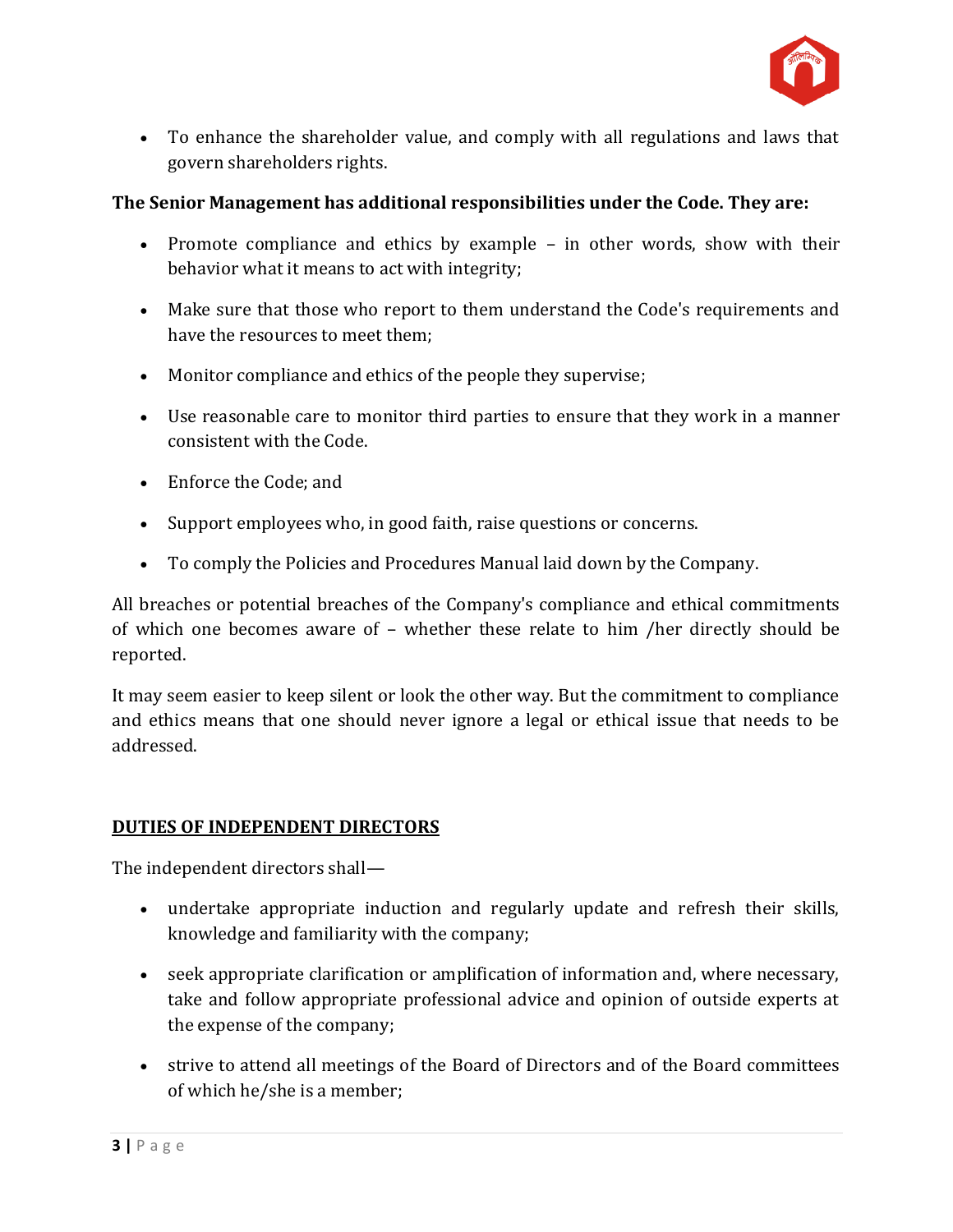

- participate constructively and actively in the committees of the Board in which they are chairpersons or members;
- strive to attend the general meetings of the company;
- where they have concerns about the running of the company or a proposed action, ensure that these are addressed by the Board and, to the extent that they are not resolved, insist that their concerns are recorded in the minutes of the Board meeting;
- keep themselves well informed about the company and the external environment in which it operates;
- not to unfairly obstruct the functioning of an otherwise proper Board or committee of the Board;
- pay sufficient attention and ensure that adequate deliberations are held before approving related party transactions and assure themselves that the same are in the interest of the company;
- ascertain and ensure that the company has an adequate and functional vigil mechanism and to ensure that the interests of a person who uses such mechanism are not prejudicially affected on account of such use;
- report concerns about unethical behaviour, actual or suspected fraud or violation of the company's code of conduct or ethics policy;
- act within their authority, assist in protecting the legitimate interests of the company, shareholders and its employees;
- not disclose confidential information, including commercial secrets, technologies, advertising and sales promotion plans, unpublished price sensitive information, unless such disclosure is expressly approved by the Board or required by law.

## **COMPLIANCE & ETHICS PROGRAMME**

The Code of Conduct is more than just a description of the business conduct standards. It is the centerpiece of compliance and ethics Programme supported by the Board of Directors and Senior Management to promote a positive, ethical work environment for all employees.